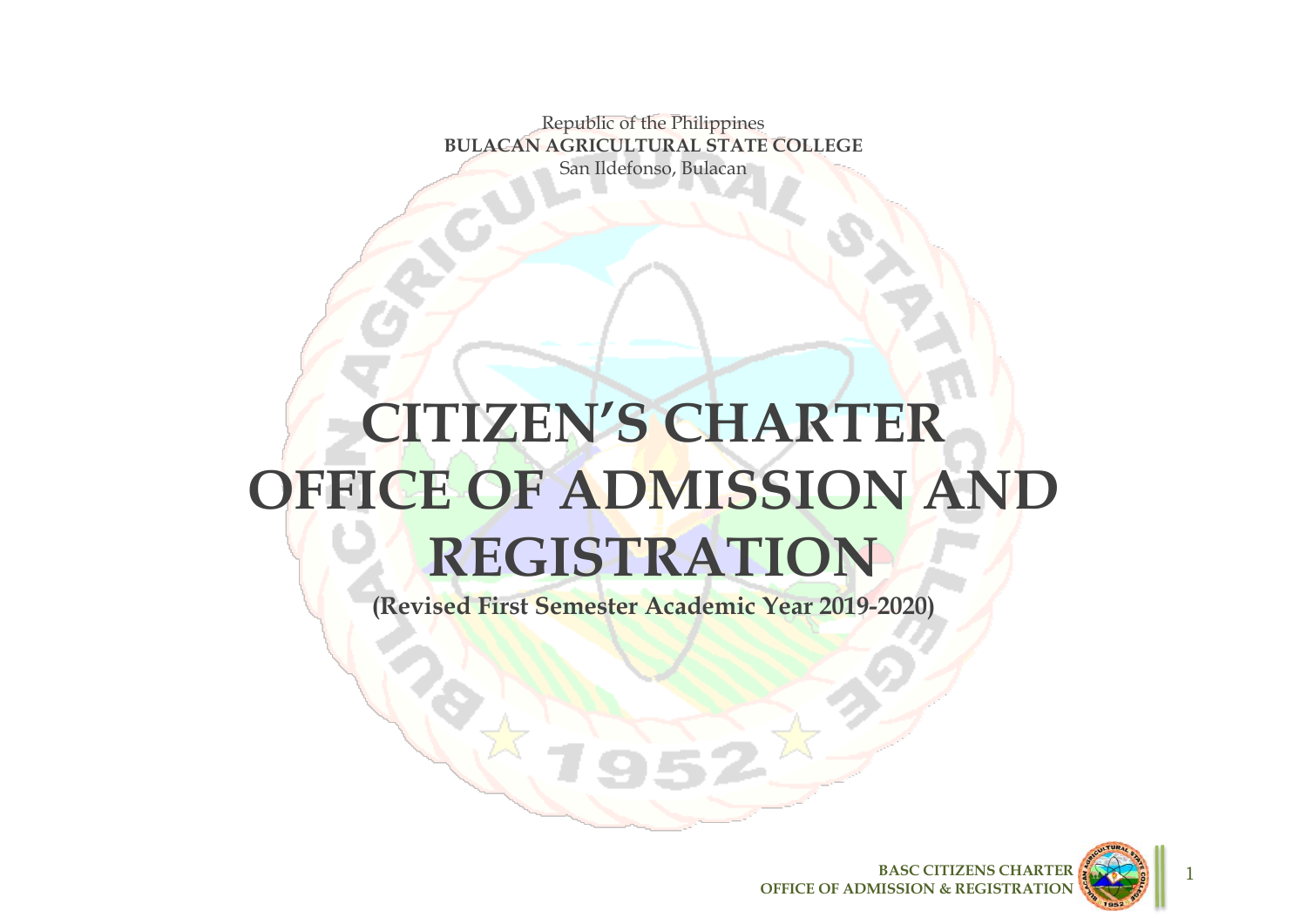# **CITIZEN'S CHARTER OFFICE OF ADMISSION AND REGISTRATION**

**(Revised First Semester Academic Year 2019-2020)**

#### **PREAMBLE:**

In order to raise the standard and quality of public services, fulfill the needs & expectations of the citizens and carry out the services effectively and efficiently being provided by this organization, Citizen's Charter for the Bulacan Agricultural State College has been prepared. The Charter seeks to provide a framework which enables our clienteles to know:

- 1. Services offered of the Bulacan Agricultural State College.
- 2. Redressal of public grievances if any in regards to services of College.

The prime objective behind the Charter is to ensure transparency, public participation and accountability, standard of services, nondiscrimination, courtesy, easy information and Grievances Redressal whenever possible.

#### **VISION**

An outstanding higher education institution in the nation with the provision of excellent education and quality services.

#### **MISSION**

To strive for excellence in Agriculture and other allied disciplines, and to provide for and address ever-changing educational needs and services for those seeking to expand their intellectual horizons.



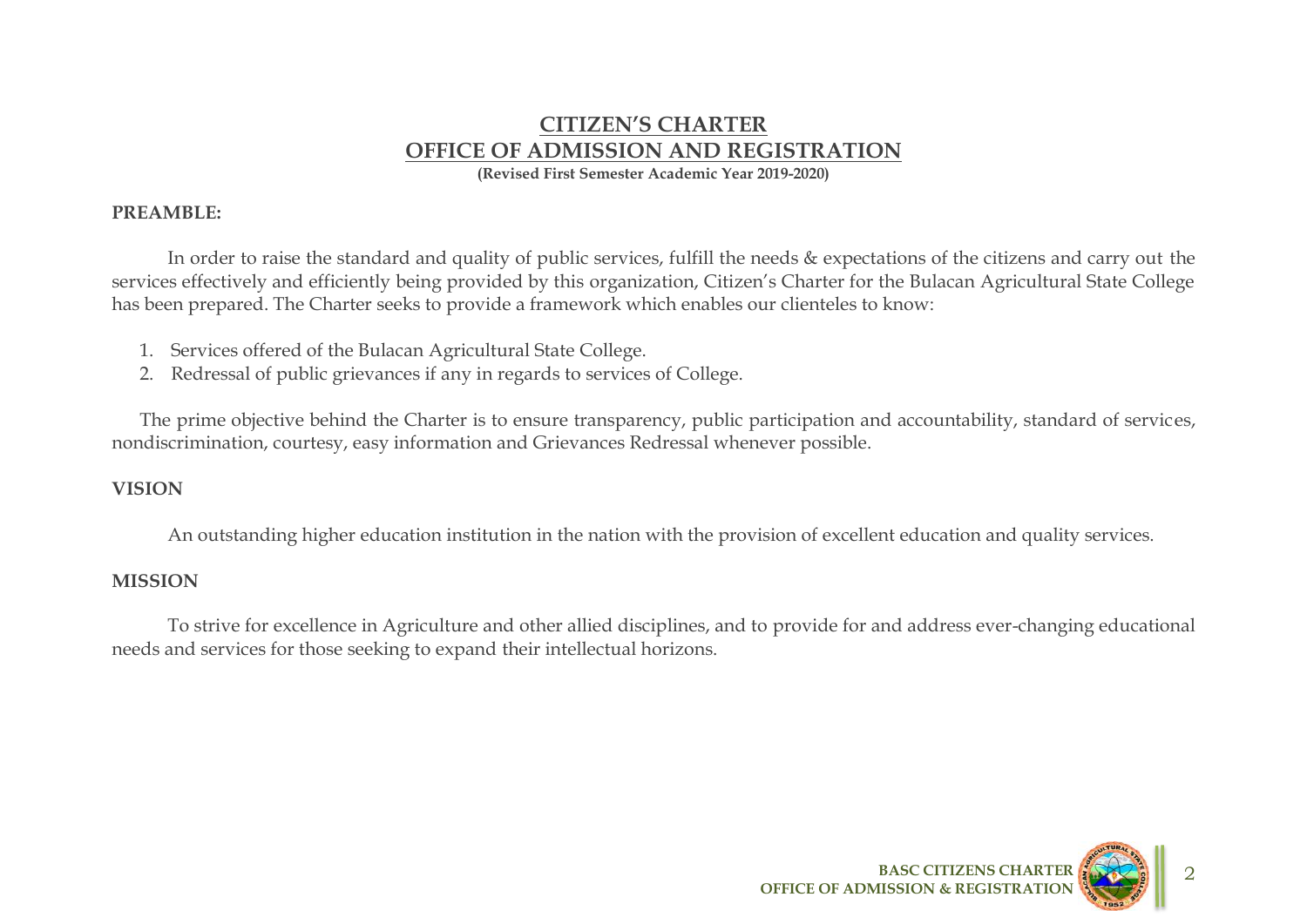#### **FEEDBACK AND REDRESSAL MECHANISMS**

Should there be any grievances, comments, suggestions and complaints, please tell us through any of the following mechanisms:

- Accomplish feedback form provided in our Public Assistance Desk and dropped it in our suggestion box.
- Send your feedback through email (registrar@basc.edu.ph) or call us at telephone number 044-697-1727.

#### **PERFORMANCE PLEDGE**

WE, the officials and employees of the **BULACAN AGRICULTURAL STATE COLLEGE,** pledge efficient and equitable public service to all clientele as stated in this Citizens' Charter. Specifically, we will: Serve with integrity, equality and professionalism. Attend to public's concerns courteously and without delay. Work according to the eight-hour standard working time, or beyond when the need warrants. Be presentable at all times by wearing proper office attire and identification. Provide feedback system to assess quality service rendered and make necessary improvements. Provide comfortable waiting areas and frontline personnel to attend immediately to public's queries.

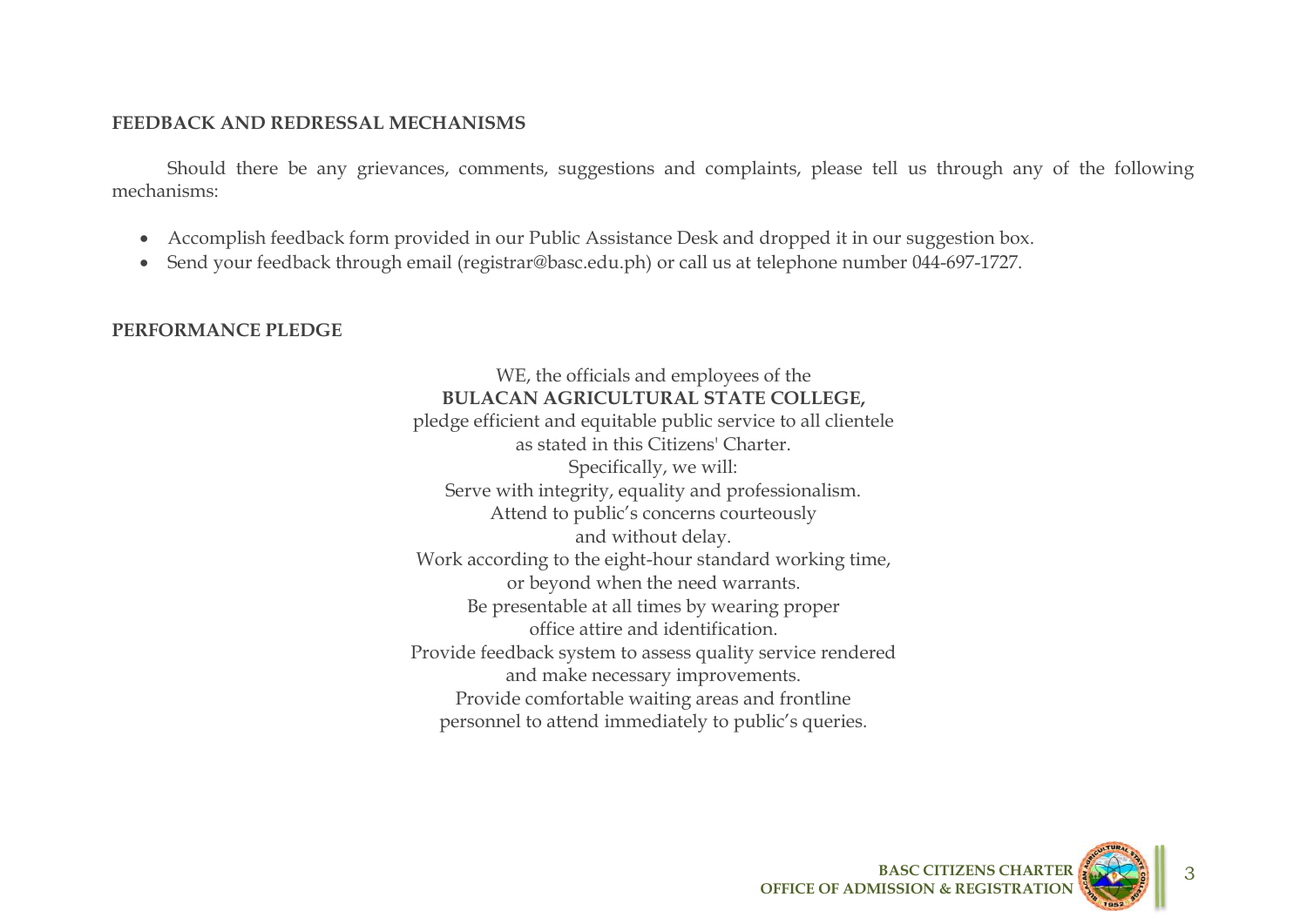# **LIST OF FRONTLINE SERVICES**

- 1. Application for BASC Admission Test (BASCAT)
- 2. Enrolment
- 3. Processing of requests for scholastic records and school credentials such as Transcript of Records, Form 137-A, Certificate of Graduation, Certificate of Enrolment, Report of Grades, Diploma, CAV, Evaluation, Honorable Dismissal, and Authentication of Scholastic Records and School Credentials.

### **FRONTLINE SERVICE 1: APPLICATION FOR BASC ADMISSION TEST (BASCAT)**

### **A. Schedule of Availability of Service**

8.00 A.M. to 5:00 P.M., Monday to Friday (no noon break)

### **B. Who may avail of the service**

Incoming Junior High School Students (Grade 8 to Grade 10) Incoming Senior High School Students (Grade 11) Incoming College Freshmen Transferees

# **C. What are the requirements**

### **New Students Transferees**

- BASCAT Application Form
- Certified True Copy of Form 138-A (Report Card)
- Two pieces I.D. picture  $(2'' \times 2'')$  white background
- Photocopy of Birth Certificate (PSA) Photocopy of Birth Certificate (PSA)

- BASCAT Application Form
- Transfer Credentials (Transcript of Records or Certificate of Grades and Honorable Dismissal)
- Two pieces I.D. picture  $(2'' \times 2'')$  white background
- 

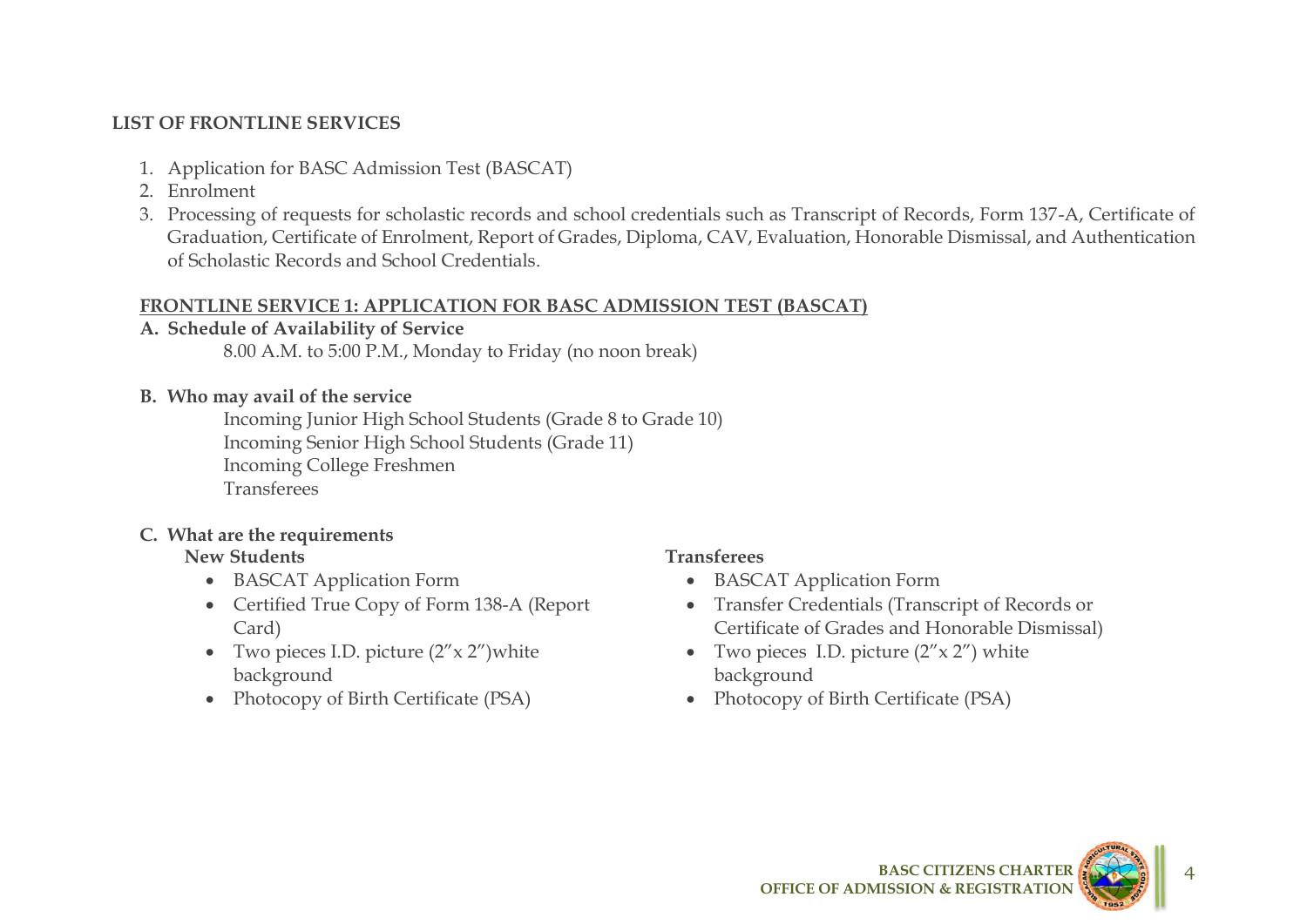### **D. How to avail the service**

| <b>Step</b> | Applicant/Client                                                                                                                                                                                    | <b>Duration of Activity</b><br><b>Service Provider</b>                                                          |            | Person In<br>Charge | Fees | Form                              |  |
|-------------|-----------------------------------------------------------------------------------------------------------------------------------------------------------------------------------------------------|-----------------------------------------------------------------------------------------------------------------|------------|---------------------|------|-----------------------------------|--|
|             | Present the BASCAT<br>Application Form and all the<br>requirements stated above.                                                                                                                    | Examine and evaluate the<br>submitted entrance credentials,<br>requirements and form of the<br>applicant.       | 1 minute   | Processor           |      | <b>BASCAT</b><br>Application Form |  |
| 2           | The applicant will sign at the<br>If all requirements are valid, and<br>the BASC Admission Form are<br>Applicants Log Sheet and an<br>application number will be<br>filled-out corrected.<br>given. |                                                                                                                 | 30 seconds | Processor           |      | <b>BASCAT Log</b><br>Sheet        |  |
|             | The applicant will bring the<br>lacking requirements before<br>the date of exam.                                                                                                                    | If requirements are invalid and<br>incomplete, the applicant shall be<br>properly notified of the deficiencies. |            |                     |      |                                   |  |
| 3           | The applicant will bring the<br>BASCAT permit slip during<br>the exam schedule.                                                                                                                     | The BASCAT permit slip will be<br>released to the applicant.                                                    | 30 seconds | Processor           |      |                                   |  |
|             | <b>END OF TRANSACTION</b>                                                                                                                                                                           |                                                                                                                 |            |                     |      |                                   |  |

#### **E. Duration:** 2 minutes per student

#### **FRONTLINE SERVICE 2: ENROLLMENT**

#### **A. Schedule of Availability of Service**

8.00 A.M. to 5:00 P.M., Monday to Friday (no noon break) 8.00 A.M. to 5:00 P.M. during Saturday- Enrolment Schedule only For Graduate Students (no noon break)

### **B. Who may avail of the service**

Incoming Junior High School Students (Grade 8 to Grade 10) Incoming Senior High School Students (Grade 11) Incoming College Freshmen



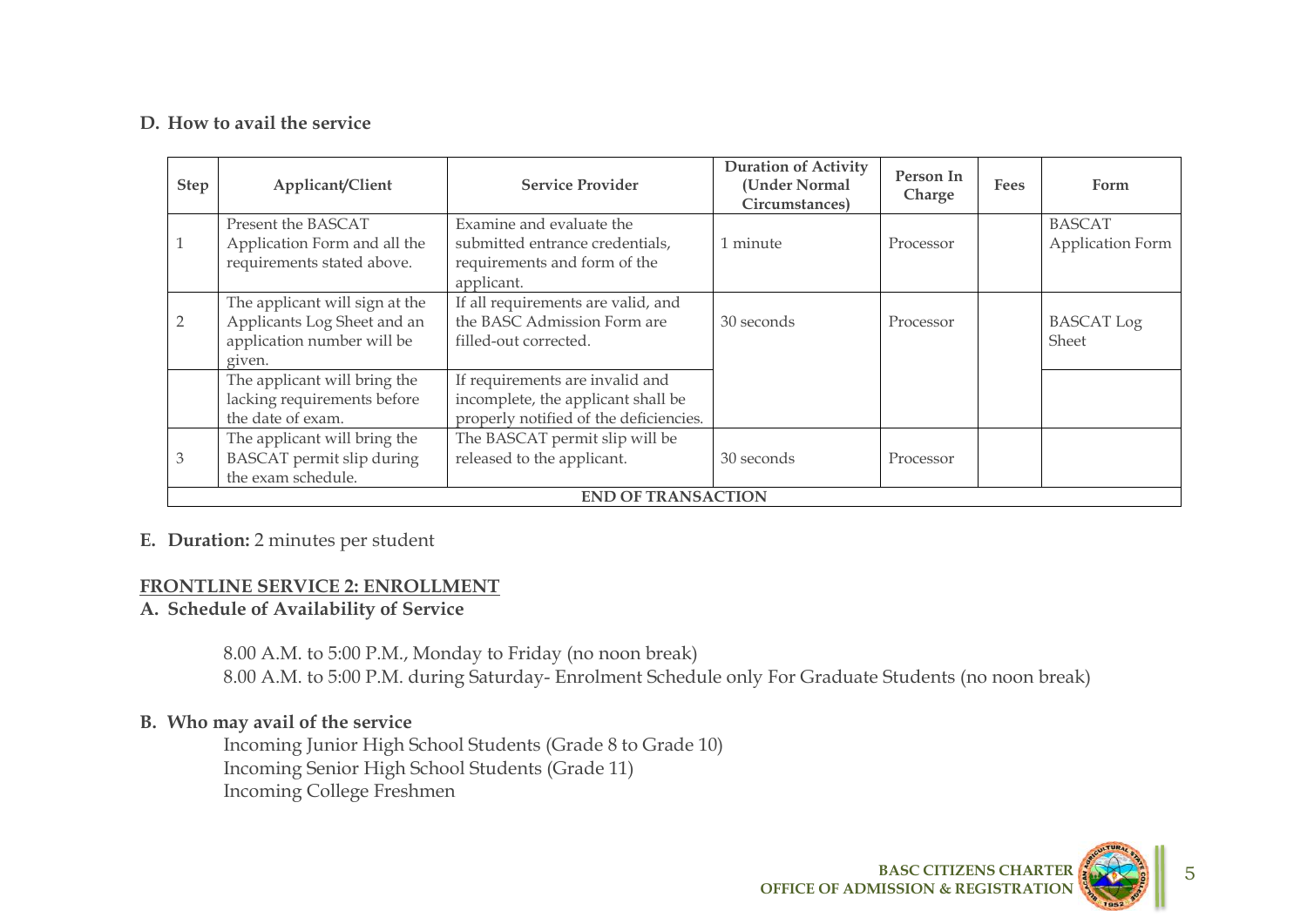Transferees Continuing Students Old Returning Students Incoming Graduate Students

#### **C. What are the requirements**

**D. How to avail the service** 

**New Students** (Incoming College Freshmen/Incoming Senior High School)

- Form 138-A (Original Report Card)
- Medical Certificate ( For ROTC exemption)

**For Incoming Graduate Students:**

- Transfer Credentials (Original Transcript of Records and Honorable Dismissal)
- Two pieces I.D. picture  $(2'' \times 2'')$  white background
- Photocopy of Birth Certificate (PSA)
- Permit to study (for applicants employed in the government)

#### **Transferees**

Medical Certificate ( For ROTC exemption)

### **Incoming Graduate Students Old Students / Continuing Students**

Accomplished Clearance Form

| <b>Step</b> | Applicant/Client                                       | <b>Service Provider</b>                                                                                        | Duration of<br>Activity<br>(Under Normal<br>Circumstances) | Person In<br>Charge | Fees | Form |
|-------------|--------------------------------------------------------|----------------------------------------------------------------------------------------------------------------|------------------------------------------------------------|---------------------|------|------|
|             | Present all the requirements stated<br>above.          | Examine and evaluate the submitted<br>entrance credentials and requirements<br>of applicants                   | l minute                                                   | Processor           |      |      |
|             | The Applicant will fill-out the BASC<br>Admission Form | If all requirements are valid, the<br>applicant will be given Admission<br>Form to be filled-out by applicant. | 30 seconds                                                 | Processor           |      |      |

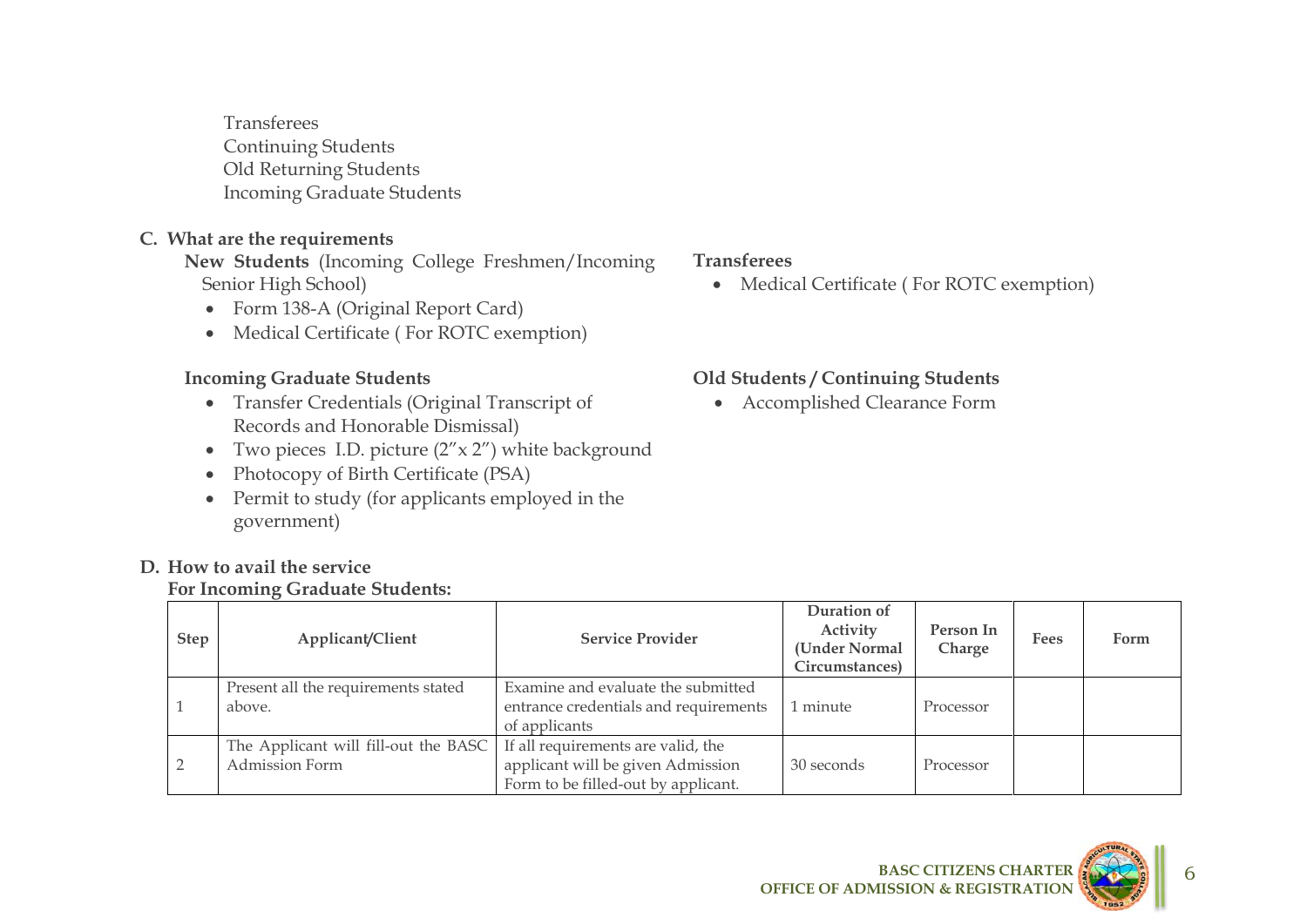|                |                                                                                                                                                                                            |                                                                                                                                                                                                       |            |                             | <b>BASC</b><br>Admission<br>Form                   |
|----------------|--------------------------------------------------------------------------------------------------------------------------------------------------------------------------------------------|-------------------------------------------------------------------------------------------------------------------------------------------------------------------------------------------------------|------------|-----------------------------|----------------------------------------------------|
|                |                                                                                                                                                                                            | If requirements are invalid and<br>incomplete, the applicant shall be<br>properly notified of his deficiencies.                                                                                       |            |                             |                                                    |
| 3              | Submit to processor accomplished<br><b>BASC Admission Form</b>                                                                                                                             | Screen the accomplished admission<br>form, the students' profile will be<br>encoded to the registration system and<br>the applicant will be given official<br>student number and Pre-advising<br>Form | 1 minute   | Processor                   | Pre-<br>Advising<br>Form                           |
| $\overline{4}$ | Present the accomplished Pre-<br>advising Form to the Class Program<br>Adviser                                                                                                             | The Class Program Adviser will give<br>subjects to the student                                                                                                                                        | 1 minute   | Class<br>Program<br>Adviser |                                                    |
| 5              | Present the filled-out Pre-advising<br>Form to the Office of the Admission<br>and Registration.<br>Check the information in the Pre-<br>assessment Form. Sign the Pre-<br>assessment Form. | The subjects will be encoded to the<br>registration system and the pre-<br>assessment form will be given to the<br>student.                                                                           | 1 minute   | Processor                   | Pre-<br>assessment<br>Form                         |
| 6              | Proceed to accounting office and<br>present pre-assessment of fees                                                                                                                         | Validation of pre-assessment of fees                                                                                                                                                                  | 30 seconds | Accounting                  |                                                    |
| $\overline{7}$ | Pay the required fees                                                                                                                                                                      | Issuance of Official Receipt (OR)                                                                                                                                                                     | 30 seconds | Cashier                     |                                                    |
| 8              | Proceed to the Office for submission<br>of all forms and requirements and<br>present the OR.<br>Check the information in the<br>Certificate of Registration.<br>Sign the Form.             | Releasing of Certificate of Registration                                                                                                                                                              | 30 seconds | Processor                   | Certificatio<br>n of<br>Registratio<br>$\mathbf n$ |
|                |                                                                                                                                                                                            | <b>END OF TRANSACTION</b>                                                                                                                                                                             |            |                             |                                                    |

**E. Duration:** 6 minutes per student



7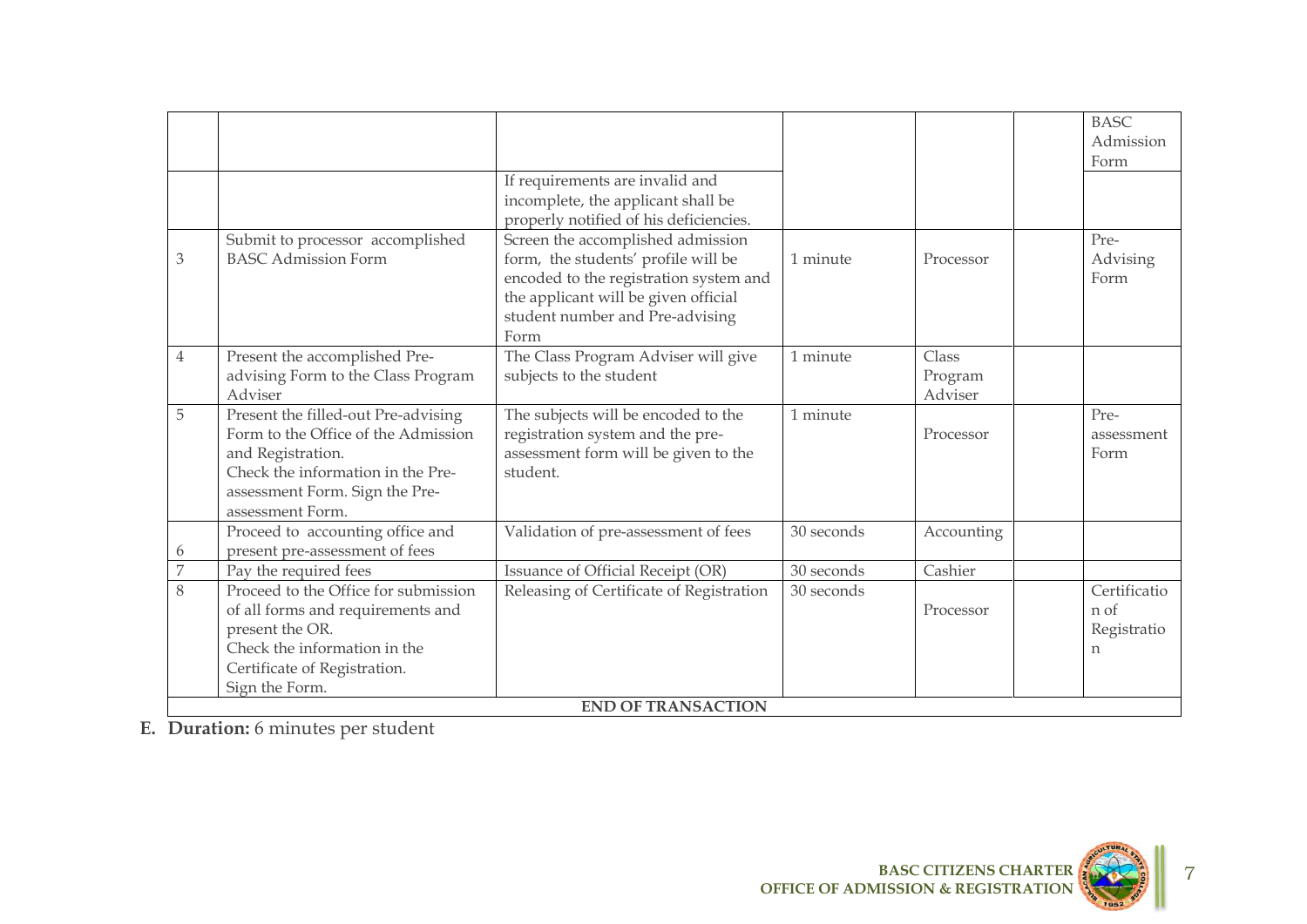| <b>For Incoming College Freshmen:</b> |  |  |  |  |
|---------------------------------------|--|--|--|--|
|---------------------------------------|--|--|--|--|

| <b>Step</b>                                 | Applicant/Client                                                                                                                                                                                                                                          | <b>Service Provider</b> |           | Person In<br>Charge | <b>Fees</b> | Form                             |  |  |
|---------------------------------------------|-----------------------------------------------------------------------------------------------------------------------------------------------------------------------------------------------------------------------------------------------------------|-------------------------|-----------|---------------------|-------------|----------------------------------|--|--|
| Examine and evaluate the<br>Present all the |                                                                                                                                                                                                                                                           |                         |           |                     |             |                                  |  |  |
|                                             | $\mathbf{1}$<br>submitted entrance credentials and<br>requirements stated above.<br>requirements of applicants                                                                                                                                            |                         | 1 minute  | Processor           |             |                                  |  |  |
| $\overline{2}$                              | Check the information in<br>The students' profile will be<br>encoded to the registration system<br>the Pre-assessment Form.<br>and the applicant will be given<br>Sign the Pre-assessment<br>official student number and Pre-<br>Form.<br>assessment Form |                         | 2 minutes | Processor           |             | Pre-<br>Assessment<br>Form       |  |  |
| 3                                           | Validation of pre-assessment of<br>fees                                                                                                                                                                                                                   |                         | 1 minute  | Accounting          |             |                                  |  |  |
| $\overline{4}$                              | Check the information in<br>Releasing of Certificate of<br>Registration<br>the Certificate of<br>Registration.<br>Sign the Form.                                                                                                                          |                         | 1 minute  | Processor           |             | Certification of<br>Registration |  |  |
|                                             | <b>END OF TRANSACTION</b>                                                                                                                                                                                                                                 |                         |           |                     |             |                                  |  |  |

**F. Duration:** 5 minutes per student

## **FRONTLINE SERVICE 3: PROCESSING OF REQUEST FOR CERTIFICATES, DIPLOMA, TRANSFER CREDENTIALS, FORM 137A, REPORT OF GRADES, EVALUATION, AND AUTHENTICATION**

# **A. Schedule of Availability of Service**

8.00 A.M. to 5:00 P.M., Monday to Friday (no noon break)

# **B. Who may avail of the service**

Graduates Old Students Old Returning Officially enrolled students



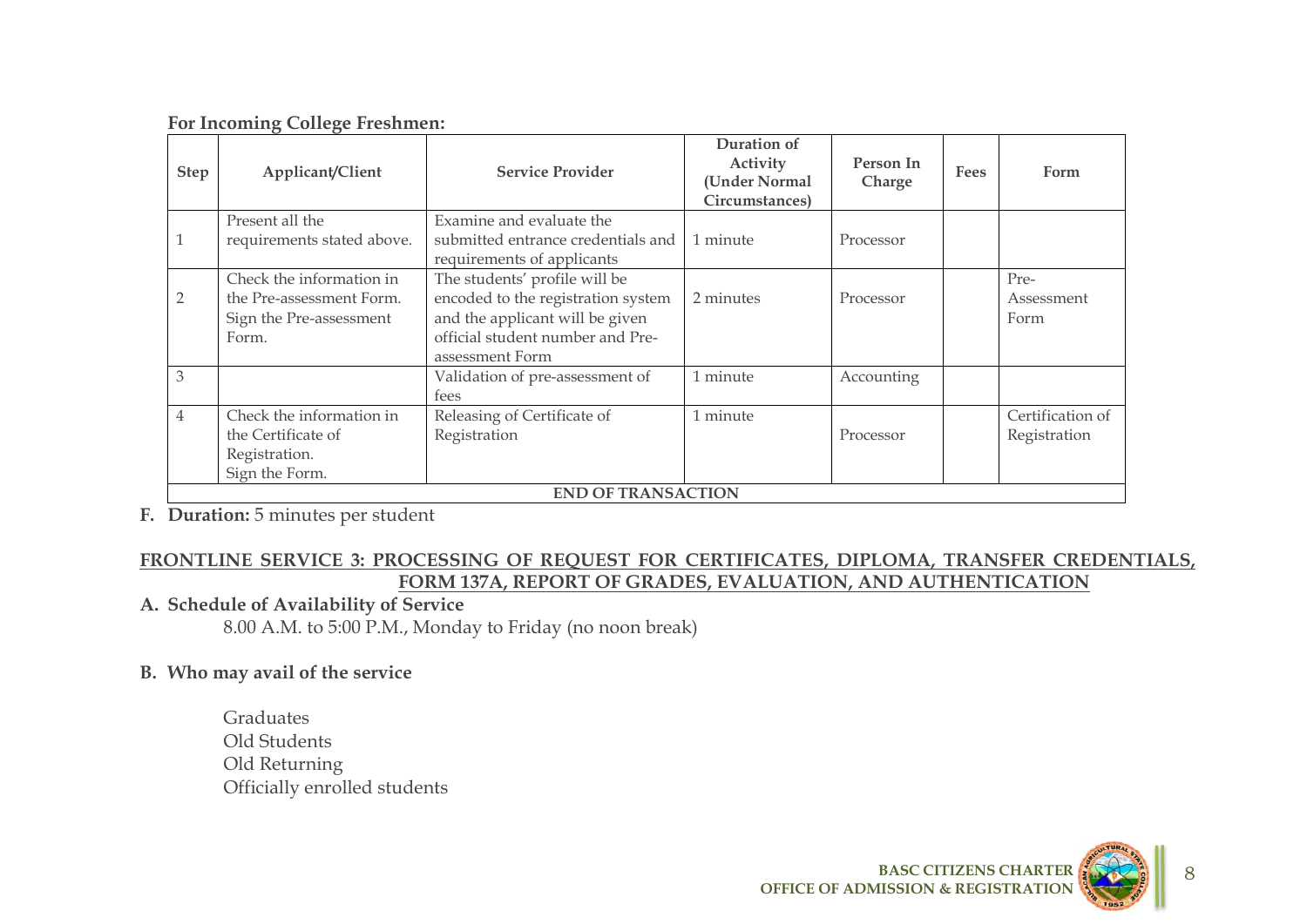Drop-Out Students Transferee-Out Students

**C. What are the requirements**

# **For first-time requesting:**

**Graduates**

- Duly Accomplished Graduation Clearance Form **Old Students**
- Duly Accomplished Clearance Form
- Lacking Admission Requirements

**Second request with completed requirements are not required to submit.**

# **D. How to avail the service**

| <b>Step</b>    | Applicant/Client                                                               | <b>Service Provider</b>                                                         | Duration of<br>Activity<br>(Under Normal<br>Circumstances) | Person In<br>Charge | <b>Fees</b>                                                                                                                                                                                            | Form                |  |
|----------------|--------------------------------------------------------------------------------|---------------------------------------------------------------------------------|------------------------------------------------------------|---------------------|--------------------------------------------------------------------------------------------------------------------------------------------------------------------------------------------------------|---------------------|--|
| $\mathbf{1}$   | Accomplished the<br>Application Slip and<br>submit the requirements<br>needed. | Examine the request and<br>check the submitted<br>requirements of<br>applicants | 1 minute                                                   | Processor           |                                                                                                                                                                                                        | Application<br>Slip |  |
| $\overline{2}$ | Pay the required fees at<br>the Cashiers Office                                | Received payment and<br>issue an OR.                                            | 30 seconds                                                 | Cashiers<br>Office  | Transcript of Record -<br>P100.00/page<br>Certificates, Evaluation,<br>Report of Grades,<br>Authentication, Form 137A,<br>Honorable Dismissal - P 20.00<br>Reconstituted Copy of<br>Diploma - P 150.00 |                     |  |
| 3              | Present the Application<br>Slip and OR.                                        | Accomplished the Claim<br>Stub and return the stub<br>to the applicant.         | 30 seconds                                                 | Processor           |                                                                                                                                                                                                        |                     |  |
|                | <b>END OF TRANSACTION</b>                                                      |                                                                                 |                                                            |                     |                                                                                                                                                                                                        |                     |  |



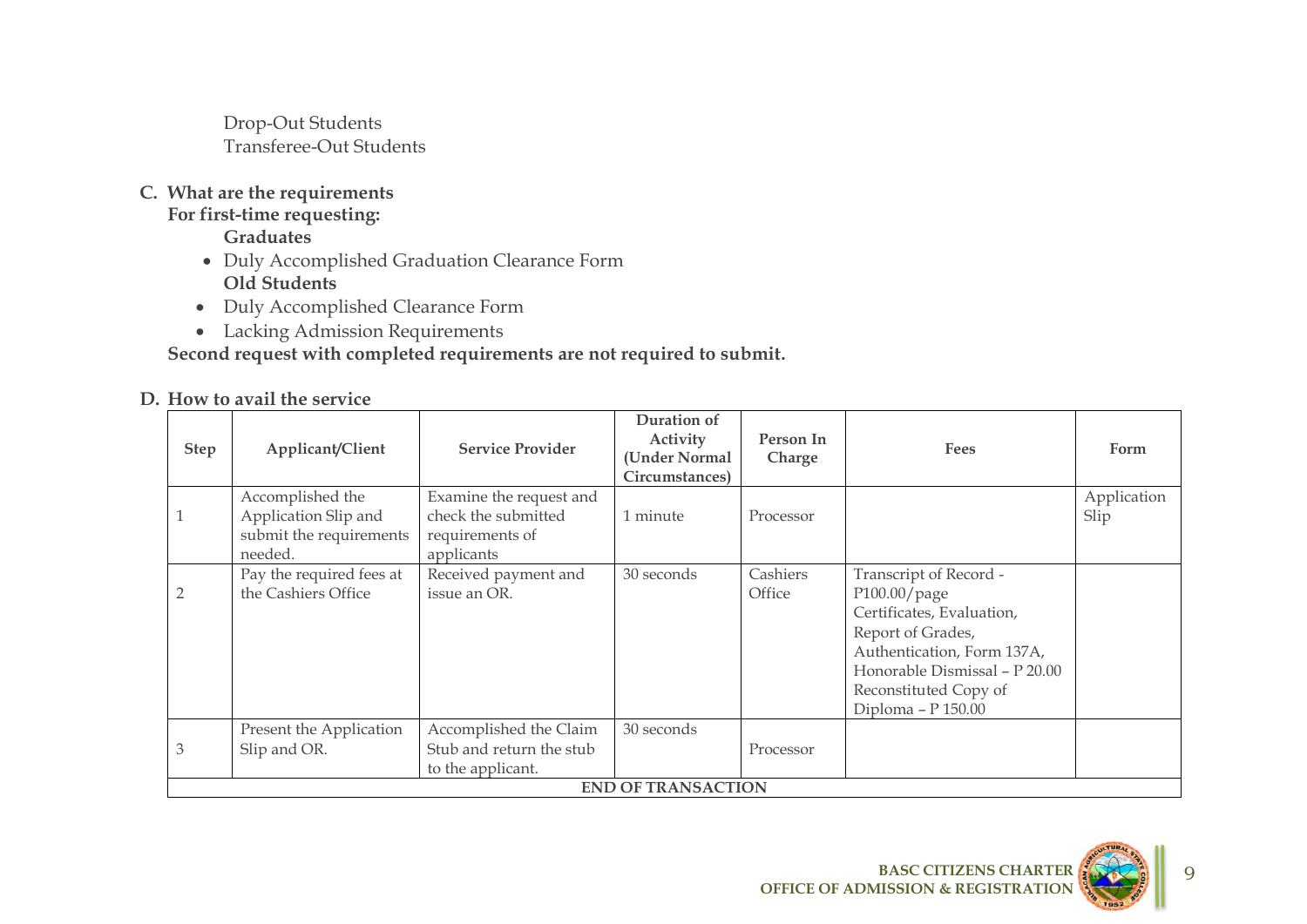#### **E. Duration:** 2 minutes per student

#### **F. Releasing time:**

| <b>Type of Document</b>                                                                          | <b>Releasing Time</b> |
|--------------------------------------------------------------------------------------------------|-----------------------|
| Certificates of Registration, Report of Grades                                                   | After 30 minutes      |
| Authentication                                                                                   | Same day of request   |
| Transcript of Record, Evaluation, Form 137A, Honorable Dismissal, Certificate of Grades,         | After 3-working days  |
| Certificate of Enrollment, Certificate of Graduation, Certificate of Graduation with GWA,        |                       |
| Certificate of Enrolment with Units Earned, Certificate of graduation with Medium of Instruction |                       |
| Reconstituted Copy of Diploma                                                                    | After 7-working days  |
| Requested document that needs verification, data collection, pending request for validation or   | After 20 working days |
| with data missing.                                                                               |                       |

**Note: If the applicant cannot personally claim the requested documents, his/her representative should present the claim stub, the applicant's I.D. , I.D. of the representative and authorization letter.**

Prepared by:

**MERIAM F. SULIT, Ph.D.** *Director for Admissions & Registration*

Recommending Approval:

**CECILIA S. SANTIAGO, Ph.D.** *Vice-President, Academic Affairs*

**Approved:**

**JAMESON H. TAN, Ed.D.** *College President*